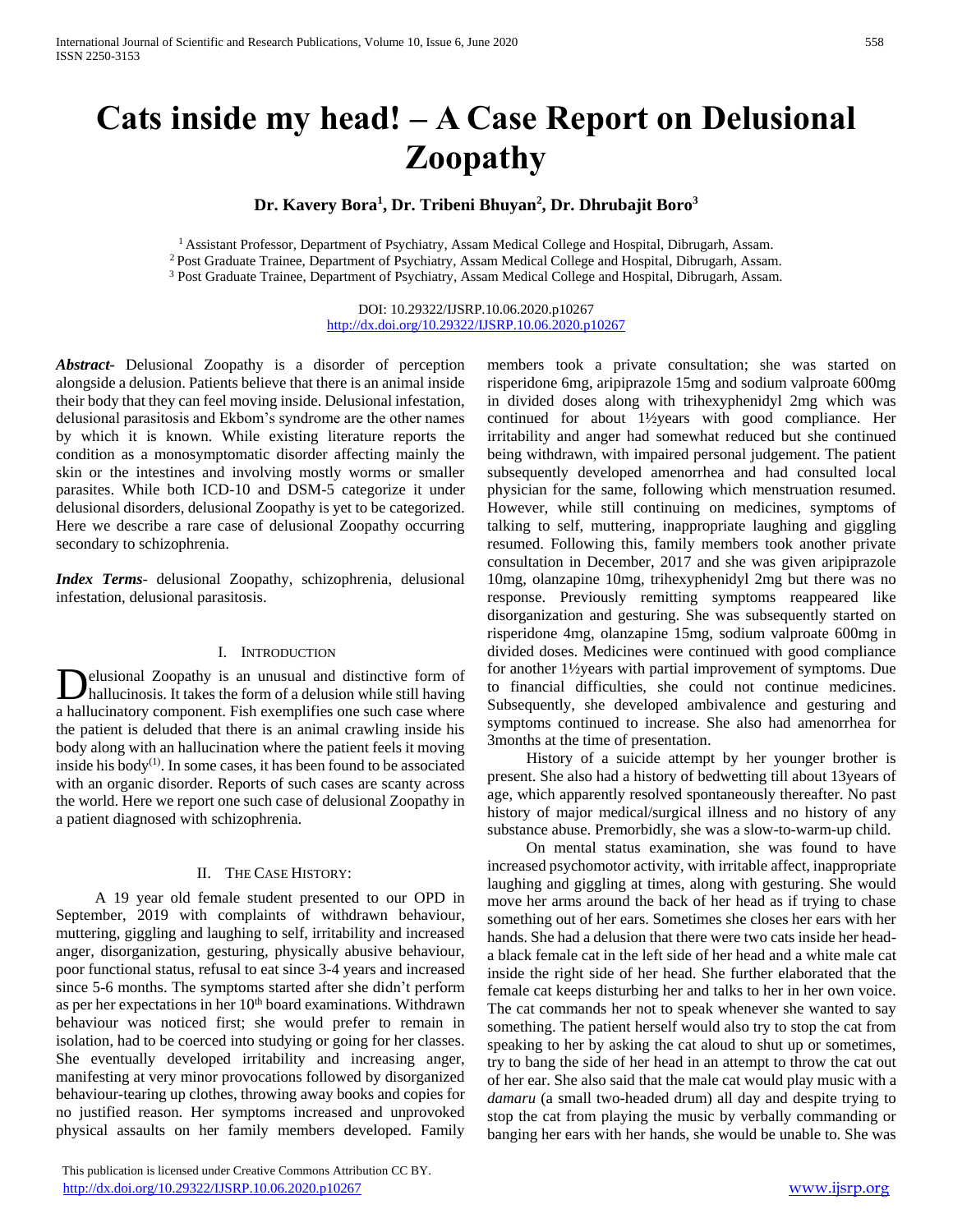convinced that both the cats had entered her head through each of her ears, and the female cat was the same as the one she had once seen as a 12year old child at a hotel, near a washbasin. She also could hear the cat talk to her in her own voice in her mother tongue. Her test judgment was intact, but social and personal judgement was impaired and insight was grade 1.

 She was advised hospitalization and was started on haloperidol 10mg along with promethazine 100mg in divided doses parenterally. Biochemical and radiological investigations were found to be within normal limits. Blood counts were normal and EEG was normal. Thereafter she was started with olanzapine 20mg orally along with 5mg of aripiprazole, keeping in mind the risperidone induced amenorrhea. Menstrual cycles resumed but no significant response was noted with regards to psychopathology. Adequate trials of risperidone, olanzapine, aripiprazole were given with only partial response. Patient was planned for modified electroconvulsive therapy (ECT). 7 ECTs were given. However, no satisfactory response was noted, and she was then started on clozapine, initially started on low dose and then built up to 300mg in two divided doses. She was then planned on amisulpride as addon to clozapine. She was then given amisulpride 200mg starting initially with lower doses. Trihexyphenidyl 2mg was added to the treatment regimen. Satisfactory response was noted and symptomatology improved. She was discharged on these medications.

## III. DISCUSSION:

 Delusional Zoopathy is more a form of visceral hallucination with an accompanying delusion that an animal is moving around one's body, without any medical/microbiological evidence. The core features include a rigid belief against all medical evidence that they are infested and abnormal sensations "as if" infectious agents evoke them (using descriptions like crawling, biting, leaving marks, building nests)<sup>(2)</sup>. It is also known as delusional infestation, delusional parasitosis, Ekbom syndrome. It is often associated with organic causes like tumors involving the thalamus (Casey and Kelly, 2007) and may occur secondary to schizophrenia, substance use disorder involving mostly cocaine, methamphetamine, tetrahydrocannabinol, alcohol, methylphenidate, etc. Multiple case reports on delusional parasitosis as a single symptom have been noted worldwide. DSM-5 has classified delusional parasitosis under delusional disorder-somatic type and as per the tenth revision of the International Statistical Classification of Diseases and Related Health Problems (ICD-10), it is classified under persistent delusional disorder. However, delusional zoopathy remains to be included.

 Mitra et.al. reported delusional zoopathy manifested due to psychosis induced by cannabis (3). The patient had a hallucination that a mole was moving around inside his abdomen along with a delusion that the movements are caused by the mole in his abdomen. He was managed with olanzapine 20mg per day with complete abstinence of cannabis, and symptom resolution occurred in 2weeks.

 Laupland and Valiquette(4) reported in their review that delusional infestation can be primary and secondary to underlying psychiatric illnesses like schizophrenia, depression, alcohol abuse, cocaine abuse, methamphetamine abuse, and cannabis abuse. It

 This publication is licensed under Creative Commons Attribution CC BY. <http://dx.doi.org/10.29322/IJSRP.10.06.2020.p10267> [www.ijsrp.org](http://ijsrp.org/)

was noticed that patients with delusional infestation presented with symptoms involving the skin primarily, but a wide variety of organs may be involved. Common therapies that were noted in the article include risperidone, olanzapine, aripiprazole with improvement beginning in 1-2 weeks, and maximum improvement noticed in 3-10weeks. Remission is expected to occur in 75% patients with 25% patients having a chance to relapse.

 When occurring secondary to schizophrenia, the delusion of infestation is usually bizarre-involving some animals being planted inside them, often starts early in life and will be accompanied by other schizophrenic symptoms with a blunted or flat affect (2).

 Another report by Alam et.al. (6) discusses an 18 year old male complaining of a pricking and crawling sensation at the back of his head, which he attributed to worms that entered his brain when he washed his face and head, along with other complaints of excessive worrying and decreased social interaction, with a delusion of infestation in thought. He was diagnosed with delusional disorder-somatic type as per DSM-5 and treated with risperidone 6mg in two divided doses along with trihexyphenidyl 4mg in two divided doses but with no response.

 One report by Ozten et. al. (7) accounted about a 70 year old woman complaining of feeling large worms moving inside her body along with weight loss, restlessness, palpitations, sweating, bilateral fine tremors of upper extremities and intolerance to heat. She was diagnosed with delusional parasitosis secondary to hyperthyroidism and was managed with pimozide 4mg/day along with levothyroxine sodium 100 μg/day, and later once symptoms improved, pimozide was tapered to 2mg/day. However, it is currently not approved as a first line of management due to risk of extrapyramidal symptoms and QTc prolongation.

 Discussions are yet to yield a definite mechanism behind the psychopathology of delusional zoopathy. In conjunction with this, there is a dearth of case reports of delusional zoopathy secondary to schizophrenia.

## IV. CONCLUSION

 While case reports covering delusional infestation as a monosymptomatic illness or secondary to substance abuse are many, report of delusional zoopathy occurring secondary to schizophrenia are still trying to find its way into the psychiatric literature. Most case reports suggested the use of atypical antipsychotics like risperidone, olanzapine, aripiprazole in the management of delusional infestation, while one report reveals the use of pimozide. Our case, being a chronic schizophrenia with delusional zoopathy, was refractory to risperidone, olanzapine, and aripiprazole as well as ECT and responded well with clozapine and amisulpride. Along with appropriate pharmacotherapy, psychoeducation and providing psychosocial support goes a long way in helping with understanding of the illness as well as compliance and consistent response.

## Declaration of Patient Consent:

 The authors certify that consent has been obtained in appropriate consent form with a clear understanding that the patient's clinical information will be reported in scientific journals